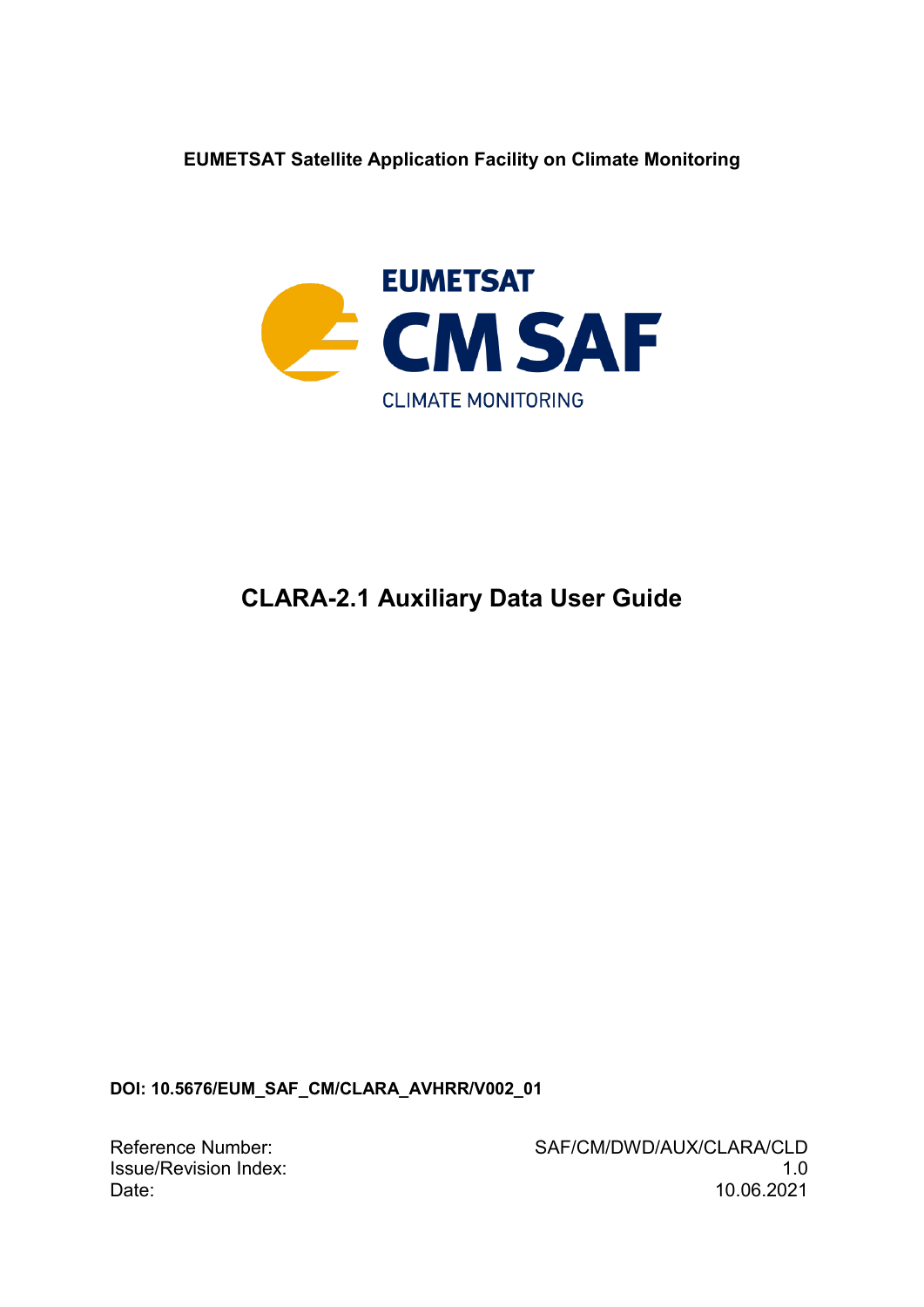

Doc. No: Issue: Date:

## **Document Signature Table**

|                | <b>Name</b>                                                   | <b>Function</b>                     | <b>Signature</b> | <b>Date</b> |
|----------------|---------------------------------------------------------------|-------------------------------------|------------------|-------------|
| <b>Authors</b> | <b>Martin Stengel</b><br>Irina Solodovnik<br>Nathalie Selbach | <b>CM SAF scientist</b><br>(DWD)    |                  | 10.06.2021  |
| Editor         | <b>Nathalie Selbach</b>                                       | <b>CM SAF Scientist</b>             |                  | 10.06.2021  |
| Approval       | Johannes Kaiser                                               | <b>CM SAF Operations</b><br>Manager | Chin             | 10.06.2021  |
| Release        |                                                               |                                     |                  |             |

### **Distribution List**

| Internal Distribution |                   |  |
|-----------------------|-------------------|--|
| <b>Name</b>           | <b>No. Copies</b> |  |
| DWD Archive           |                   |  |
| CM SAF Team           |                   |  |

| <b>External Distribution</b> |             |                   |
|------------------------------|-------------|-------------------|
| <b>Company</b>               | <b>Name</b> | <b>No. Copies</b> |
| $\parallel$ PUBLIC           |             |                   |

This document is barrier-free.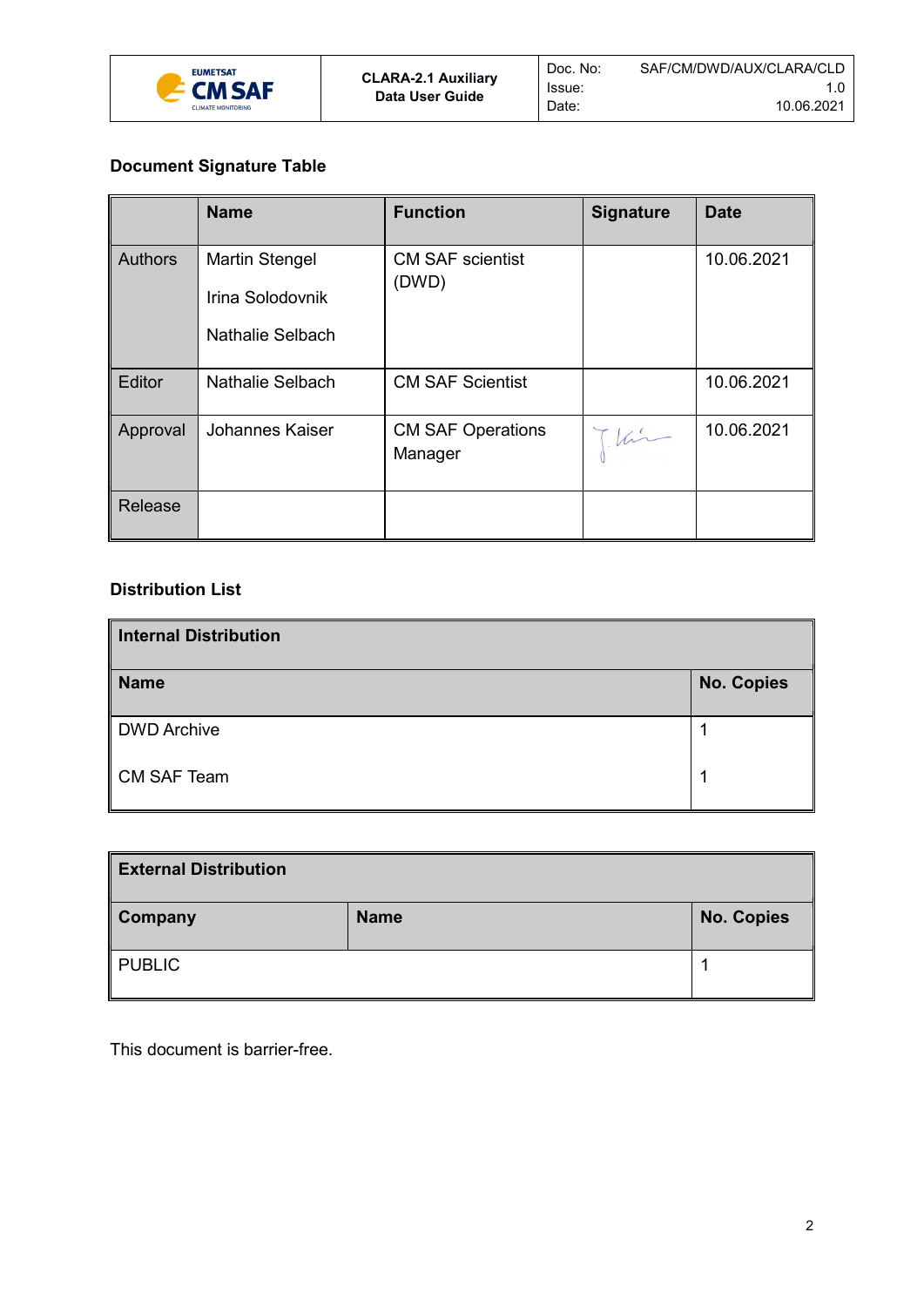

## **Document Change Record**

| <b>Issue</b><br><b>Revision</b> | Date       | DCN No.                  | <b>Changed</b><br><b>Pages/Paragraphs</b> |
|---------------------------------|------------|--------------------------|-------------------------------------------|
| 1.0                             | 10.06.2021 | SAF/CM/DWD/AUX/CLARA/CLD | First version                             |

#### **Reference Documents**

<span id="page-2-2"></span><span id="page-2-1"></span><span id="page-2-0"></span>

| <b>Reference</b> | Title                                                                                                                                  | Code                          |
|------------------|----------------------------------------------------------------------------------------------------------------------------------------|-------------------------------|
| RD 1             | Product User Manual CM SAF Cloud,<br>Albedo, Radiation data record AVHRR-<br>based, Edition 2.1 (CLARA-A2.1), Cloud<br><b>Products</b> | SAF/CM/SMHI/PUM/GAC/CLD, v2.6 |
| RD <sub>2</sub>  | Product User Manual CM SAF Cloud,<br>Albedo, Radiation data record AVHRR-<br>based, Edition 2.1 (CLARA-A2.1), Surface<br>Albedo        | SAF/CM/DWD/PUM/GAC/SAL, v2.3  |
| RD <sub>3</sub>  | Product User Manual CM SAF Cloud,<br>Albedo, Radiation data record AVHRR-<br>based, Edition 2.1 (CLARA-A2.1), Surface<br>Radiation     | SAF/CM/DWD/PUM/GAC/RAD, v2.4  |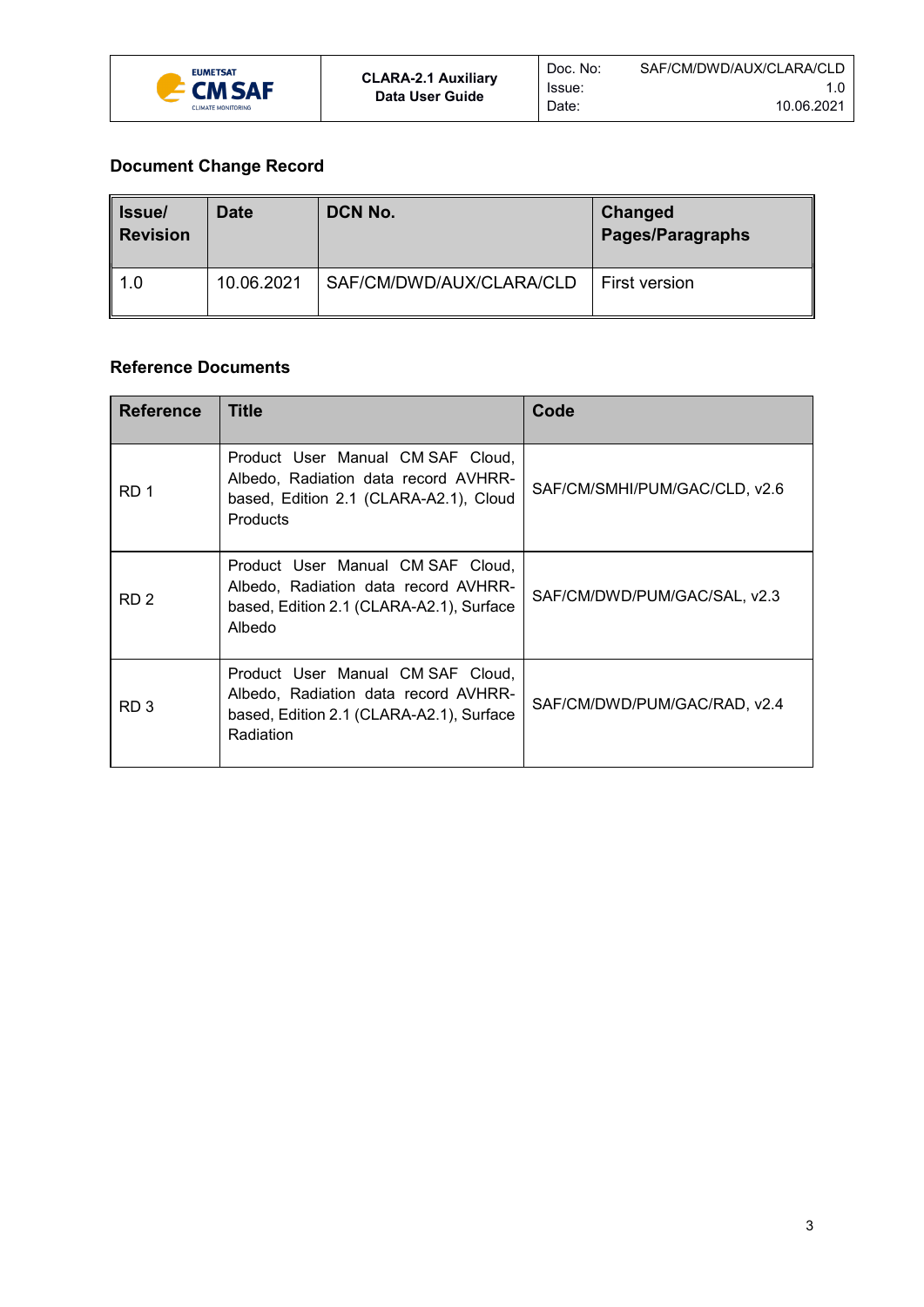

## **Table of Contents**

| 2.1 Python Example |  |
|--------------------|--|
|                    |  |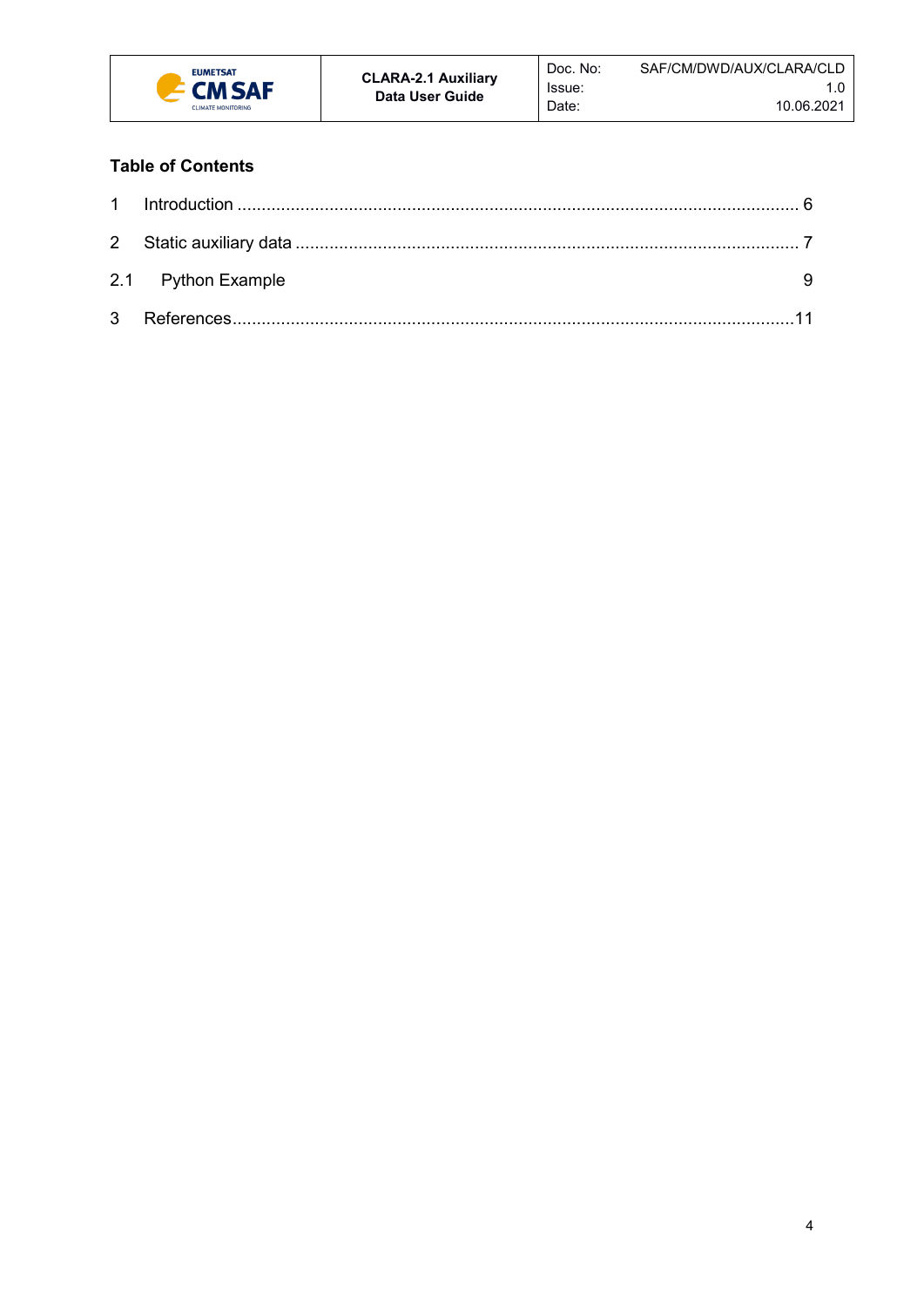

# **List of Tables**

| List of Figures |  |
|-----------------|--|

|  | Figure 2-1: Example plots of available level 3 auxiliary data on the 0.25°x0.25° grid 8 |  |
|--|-----------------------------------------------------------------------------------------|--|
|  |                                                                                         |  |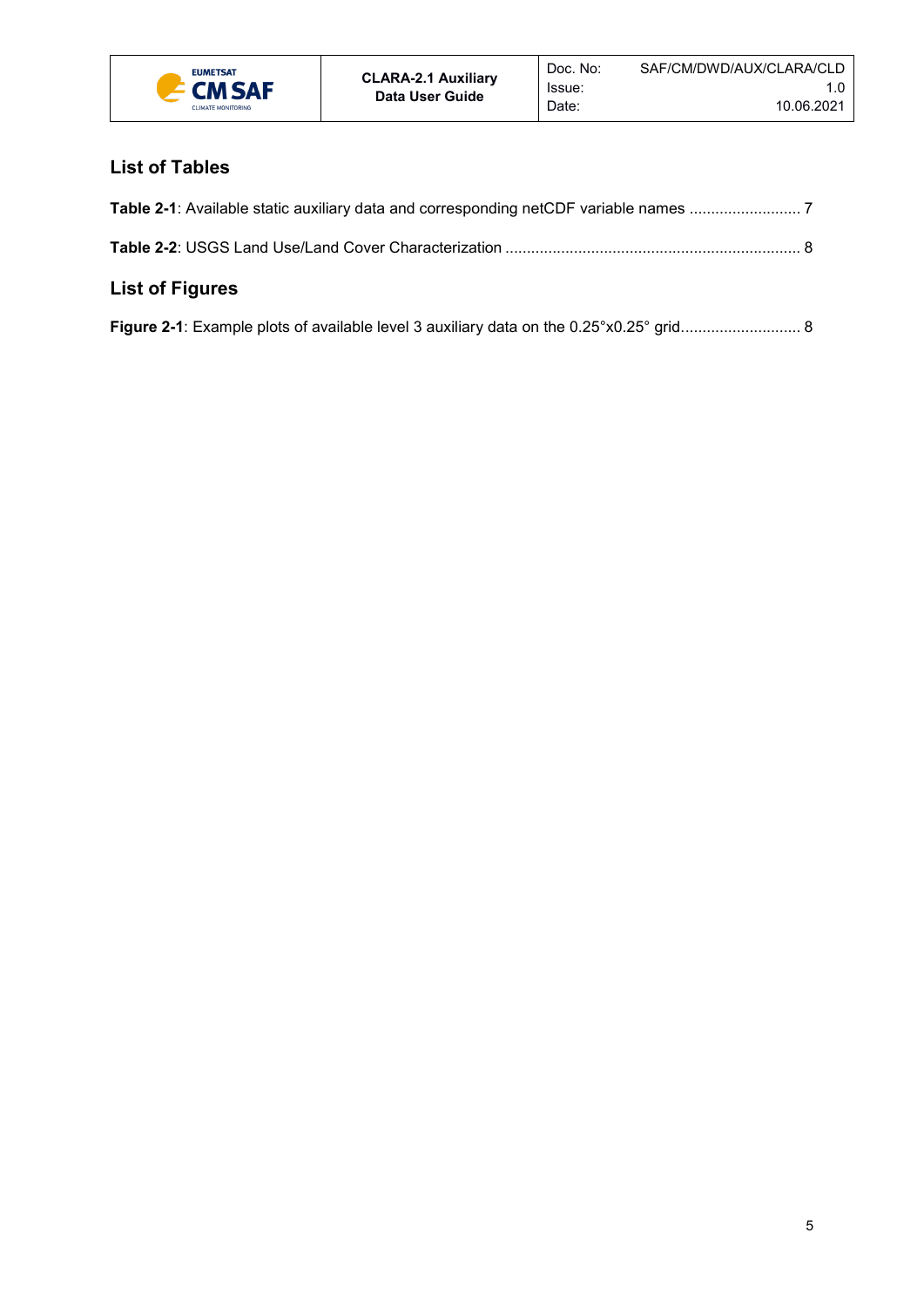

# <span id="page-5-0"></span>**1 Introduction**

The second edition of CM SAF's CLARA-A2.1 provides cloud, radiation and albedo properties derived from the AVHRR imager on board polar orbiting satellites operated by NOAA and EUMETSAT. Three categories of products are available:

Issue: Date:

- **Level 2b**: global composite on a regular 0.05°x0.05° latitude/longitude grid
- **Level 3 - global**: Daily and monthly averages on a regular 0.25°x0.25° latitude/longitude grid. Joint cloud histogram on a regular 1°x1° grid
- **Level 3 - polar**: Northern and Southern polar regional on a 25 km x 25 km "EASE" grid

For detailed information about the CLARA-A2.1 product suite, see the respective Product User Manuals [\(RD 1,](#page-2-0) [RD 2,](#page-2-1) [RD 3\)](#page-2-2)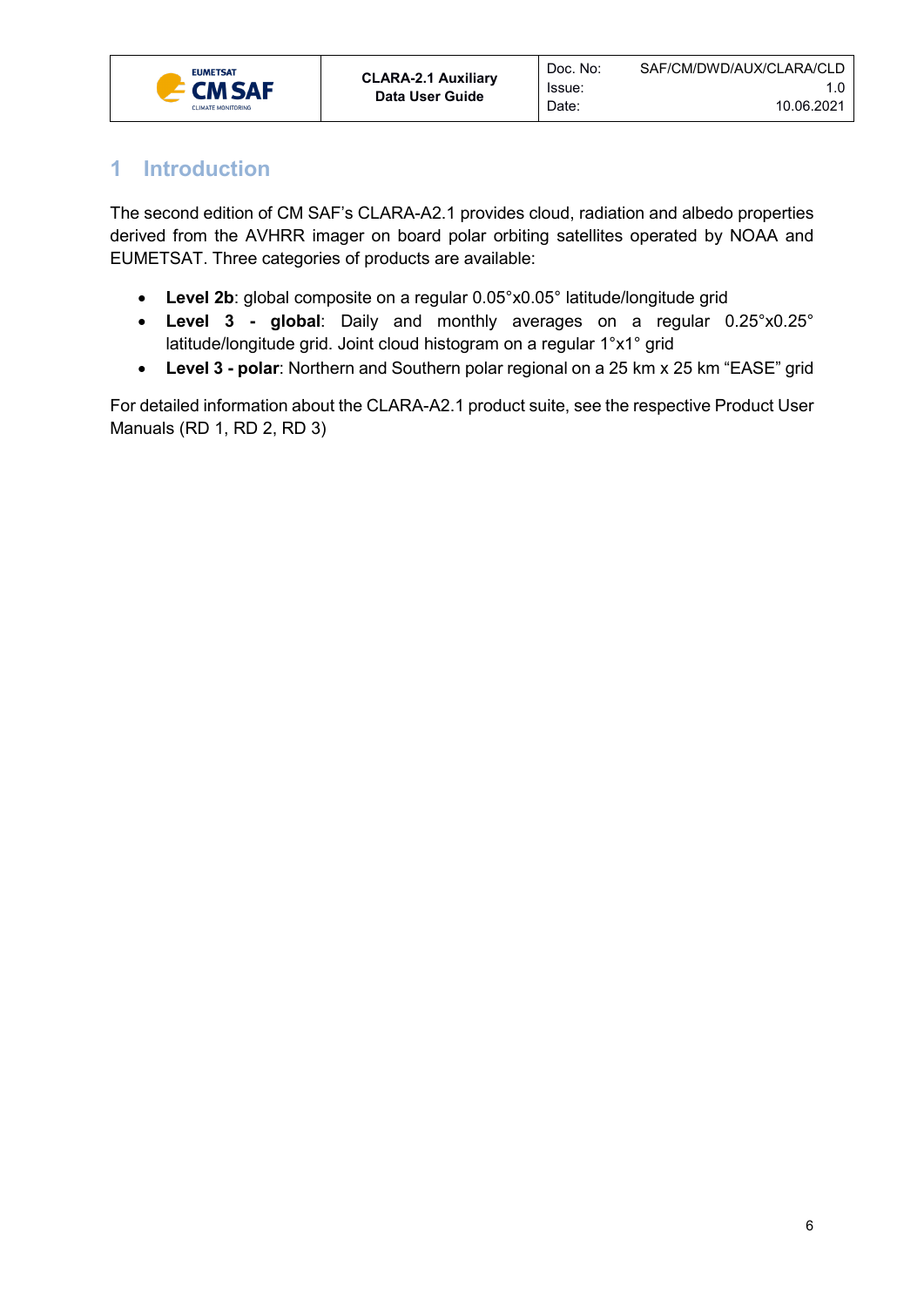

# <span id="page-6-0"></span>**2 Static auxiliary data**

In order to facilitate work with the CLARA-A2.1 dataset, we provide the following auxiliary data for the different grids and areas:

Issue: Date:

| Parameter/              | 2b.<br>Level                  | Level 3, 0.25°x0.25°, | Level 3, 25 km x 25km                    |
|-------------------------|-------------------------------|-----------------------|------------------------------------------|
| <b>Product category</b> | $0.05^{\circ}$ x0.05°, global | global                | <b>EASE grid, polar areas</b>            |
| Latitude                | lat(lat)                      | lat(lat)              | lat(y, x)                                |
| Longitude               | lon(lon)                      | lon(lon)              | lon(y, x)                                |
| Land Fraction (LSM)     | Ism(lat, lon)                 | Ism(lat, lon)         | lsm(y,x)                                 |
| Altitude (DEM)          | dem(lat, lon)                 | dem(lat, lon)         | dem(y,x)                                 |
| Land use data (LUS)     | lus(lat, lon)                 | lus(lat, lon)         | lus(y,x)                                 |
| <b>Dimensions</b>       | lat=3600,lon=7200             | lat=720,lon=1440      | (Northern<br>$x, y = 361$<br>hemisphere) |
|                         |                               |                       | (Southern<br>$x, y = 321$<br>hemisphere) |

<span id="page-6-1"></span>**Table 2-1:** Available static auxiliary data and corresponding netCDF variable names

The land fraction (LSM) and land use data (LUS) are based on the 1km global land cover characterisation database by the United States Geological Survey (USGS, DOI: [10.5066/F7GB230D\)](https://doi.org/10.5066/F7GB230D) (see Anderson et al., 1976 and Eidenshink and Faundeen, 1994).

The digital elevation model (DEM) data is derived from the Global 30 arc seconds topography database, GTOPO30, (DOI: [10.5066/F7DF6PQS](https://doi.org/10.5066/F7DF6PQS) )

The native elevation and land-use data are mapped onto the resolution and projection of CLARA-A2.1 L2b and L3 global products as well as the respective grids for the Polar areas.

The auxiliary data are stored in the following netCDF4 files:

| Level 2b, global:               | Aux file CM SAF AVHRR GAC L2b 0.05deg.nc |
|---------------------------------|------------------------------------------|
| Level 3, global:                | Aux file CM SAF AVHRR GAC L3 0.25 deg.nc |
| Level 3, Northern Polar Region: | Aux file CM SAF AVHRR GAC NH.nc          |
| Level 3, Southern Polar Region: | Aux file CM SAF AVHRR GAC SH.nc          |

Satellite/solar zenith angle data associated with Level 2b products can be provided via the CM [SAF User Help Desk](https://www.cmsaf.eu/EN/Service/UHD/UHD_node.html) on request.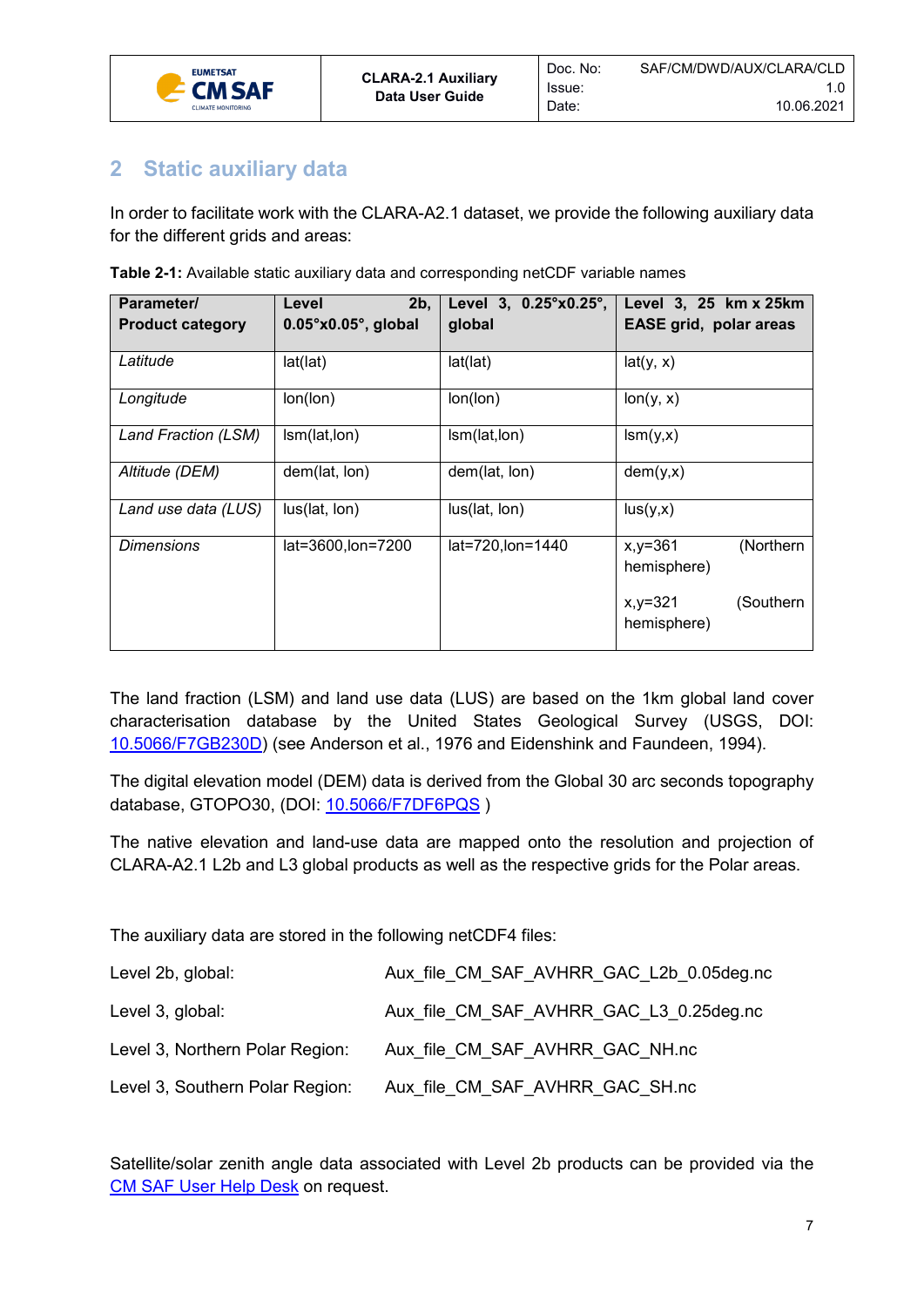



<span id="page-7-1"></span>**Figure 2-1:** Example plots of available level 3 auxiliary data on the 0.25°x0.25° grid.

[Figure 2-1](#page-7-1) shows examples of the elevation, fraction of land and land use auxiliary data for the global 0.25°x0.25° latitude/longitude grid auxiliary data.

[Table 2-2](#page-7-0) lists the different USGS Land Use/Land Cover Characterization classes given in the auxiliary data (example shown in bottom plot of [Figure 2-1.](#page-7-1)

| Value | <b>Class Name</b>                                          |
|-------|------------------------------------------------------------|
|       | INTERRUPTED AREAS (GLOBAL GOODES<br>HOMOLOSINE PROJECTION) |
|       | Urban and Built-Up Land                                    |
| 2     | <b>Dryland Cropland and Pasture</b>                        |
| 3     | Irrigated Cropland and Pasture                             |
| 4     | Mixed Dryland/Irrigated Cropland and Pasture               |
| 5     | Cropland/Grassland Mosaic                                  |
| 6     | Cropland/Woodland Mosaic                                   |
|       | Grassland                                                  |

<span id="page-7-0"></span>**Table 2-2:** USGS Land Use/Land Cover Characterization

40°5  $60°5$ 

80°S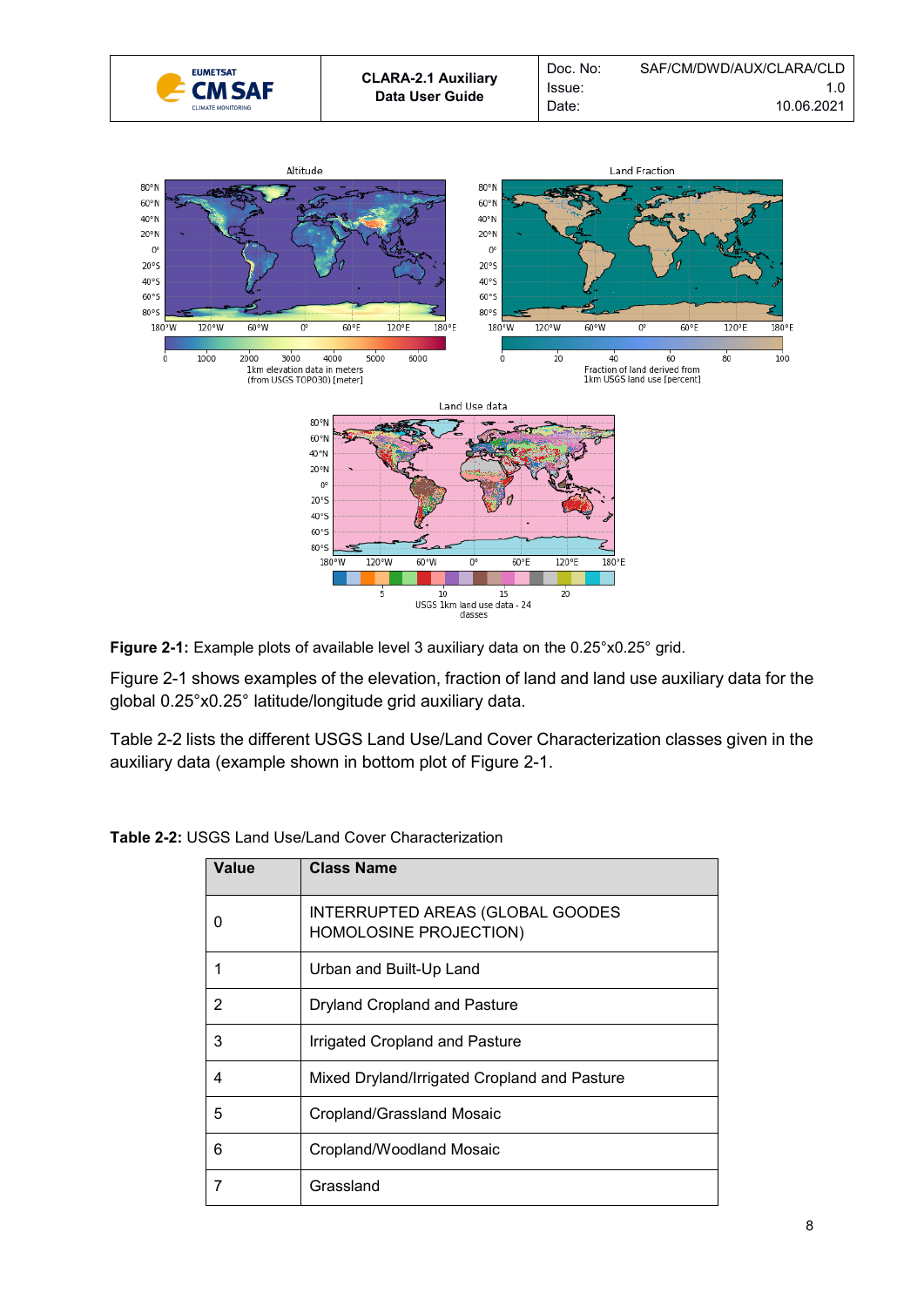

| Value | <b>Class Name</b>                  |
|-------|------------------------------------|
| 8     | Shrubland                          |
| 9     | Mixed Shrubland/Grassland          |
| 10    | Savanna                            |
| 11    | <b>Deciduous Broadleaf Forest</b>  |
| 12    | <b>Deciduous Needleleaf Forest</b> |
| 13    | Evergreen Broadleaf Forest         |
| 14    | Evergreen Needleleaf Forest        |
| 15    | <b>Mixed Forest</b>                |
| 16    | <b>Water Bodies</b>                |
| 17    | Herbaceous Wetland                 |
| 18    | Wooded Wetland                     |
| 19    | Barren or Sparsely Vegetated       |
| 20    | Herbaceous Tundra                  |
| 21    | <b>Wooded Tundra</b>               |
| 22    | <b>Mixed Tundra</b>                |
| 23    | <b>Bare Ground Tundra</b>          |
| 24    | Snow or Ice                        |
| 100   | <b>NO DATA</b>                     |

### <span id="page-8-0"></span>**2.1 Python Example**

An example for reading the auxiliary data using Python is given in the section below:

```
import xarray # for reading the data
# --- Read aux data ---
ds = xarray.open_dataset('Aux_file_CM_SAF_AVHRR_GAC__L3_0.25deg.nc')
clara_a2_aux_DEM = ds['dem']
clara_a2_aux_LSM = ds['lsm']
clara_a2_aux_LUS = ds['lus']
```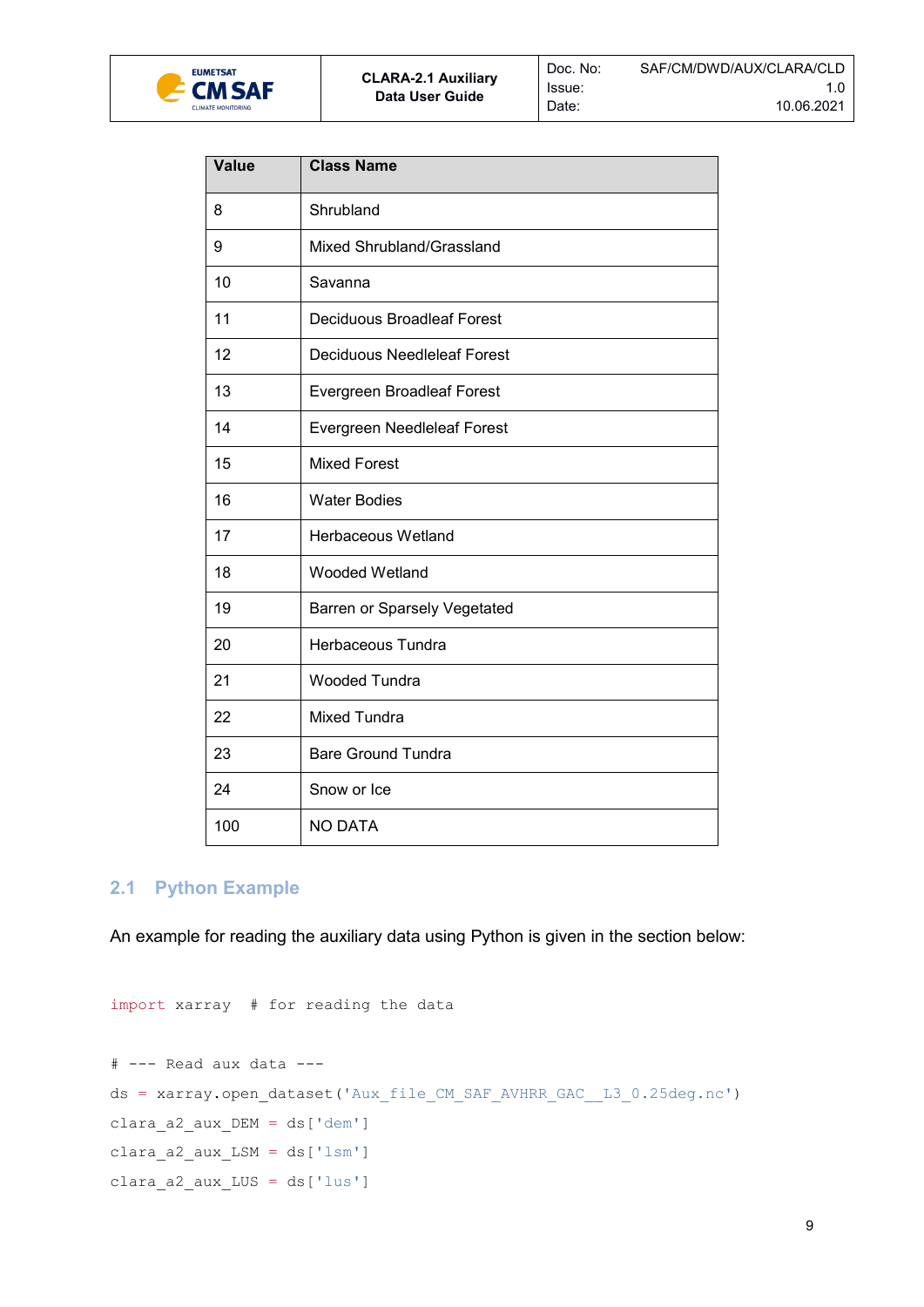

# --- Choose specific conditions ---

# Choose areas with land cover type 'snow or ice'

snow ice\_area = clara\_a2\_aux\_LUS.where(clara\_a2\_aux\_LUS==24)

# Choose areas higher than 2000 m

high\_area = clara\_a2\_aux\_DEM.where(clara\_a2\_aux\_DEM>2000)

# Choose land areas (Fraction of Land = 100%)

land\_area = clara\_a2\_aux\_LSM.where(clara\_a2\_aux\_LSM==100)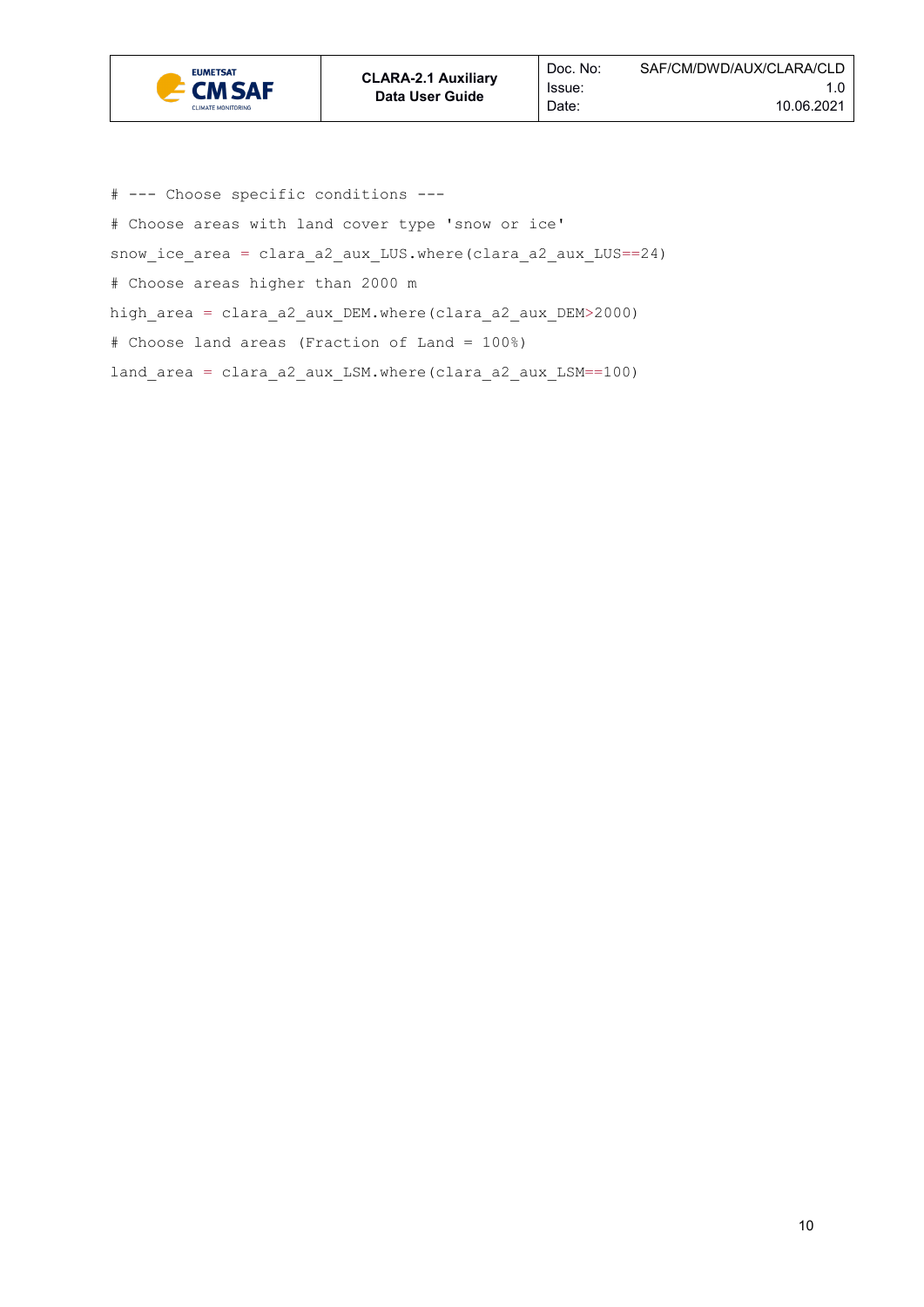

# <span id="page-10-0"></span>**3 References**

Anderson, J., Hardy, E., Roach, J., and Witmer, R., 1976. A land use and land cover classification system for use with remote sensor data. Technical report, U.S. Geological Survey.

Eidenshink, J. and Faundeen J., 1994. The 1 km AVHRR global land data set-first stages in implementation. International Journal of Remote Sensing 15(17), 3443-3462.

Karlsson, Karl-Göran; Anttila, Kati; Trentmann, Jörg; Stengel, Martin; Solodovnik, Irina; Meirink, Jan Fokke; Devasthale, Abhay; Kothe, Steffen; Jääskeläinen, Emmihenna; Sedlar, Joseph; Benas, Nikos; van Zadelhoff, Gerd-Jan; Stein, Diana; Finkensieper, Stephan; Håkansson, Nina; Hollmann, Rainer; Kaiser, Johannes; Werscheck, Martin (2020): CLARA-A2.1: CM SAF cLoud, Albedo and surface RAdiation dataset from AVHRR data - Edition 2.1, Satellite Application Facility on Climate Monitoring, DOI[:10.5676/EUM\\_SAF\\_CM/CLARA\\_AVHRR/V002\\_01.](https://doi.org/10.5676/EUM_SAF_CM/CLARA_AVHRR/V002_01.)